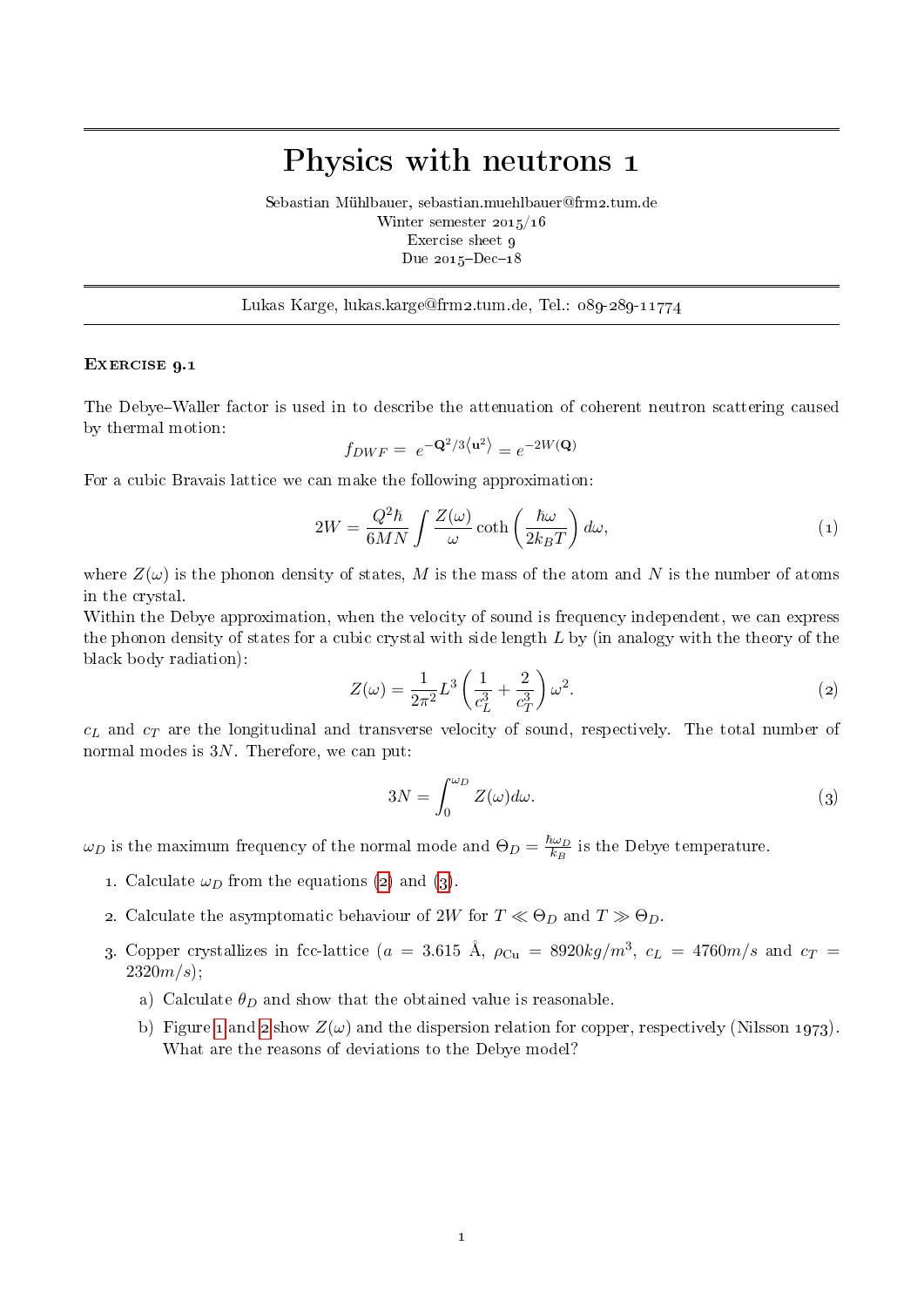



<span id="page-1-0"></span>Figure 1: Phonon frequency distributions calculated from the Born-von Kármán models.

<span id="page-1-1"></span>Figure 2: Dispersion curves for  $Cu$  at  $\ell$ Figure 2: Dispersion curves for Cu at  $80K$ .

- 'alculate the mean amplitude  $\langle u^2 \rangle$  for con  $\frac{m}{a}$  and  $\frac{m}{b}$  and  $\frac{m}{c}$  and  $\frac{m}{c}$  and  $\frac{m}{c}$  $E = 20K, 100K, 500K, 1000K$ 4. Calculate the mean amplitude  $\left\langle u^2 \right\rangle$  for copper at  $T = 20K, 100K, 500K, 1000K$ .
- stimate the attenuation in a neutron powder diffraction measurement with wavelength  $\lambda =$  $\frac{1}{2}$  (100)  $\frac{1}{2}$  (140)  $\frac{a}{2}$  is supported to be supported to be supported to be supported to be supported to be supported to be supported to be supported to be supported to be supported to be supported to be Å of (100) and (440) reflex due to the Debye-Waller factor ( $T = 200K$ ). 5. Estimate the attenuation in a neutron powder diffraction measurement with wavelength  $\lambda = 1.188$ <br> $\frac{1}{\lambda}$  (199)  $\frac{1}{\lambda}$  (449)  $\frac{0}{\lambda}$  = 1.449)  $\frac{1}{\lambda}$  = 1.449)  $\frac{1}{\lambda}$  = 1.449
- measurements, which shows that the Debye tema) Why do soft materials have a large peak  $\alpha$  and the real phonon width about  $\alpha$ 6. a) Why do soft materials have a larger Debye-Waller factor than condensed matter?
	- b) What is the influence of mass on the Debye-Waller factor?

**Solution.** 1. Within the Debye approximation we have

$$
3N = \int_0^{\omega_D} Z(\omega) d\omega = \int_0^{\omega_D} \frac{1}{2\pi^2} L^3 \frac{3}{c^3} \omega^2 d\omega = L^3 \frac{\omega_D^3}{2\pi^2 c^3}.
$$

Plugging this into Eq. [\(2\)](#page-0-0), we get

<span id="page-1-2"></span>
$$
Z(\omega) = \frac{3}{2\pi^2 c^3} L^3 \omega^2 = 9N \frac{\omega^2}{\omega_D^3}.
$$

2. Plugging the Debye approximation into the Eq. [\(1\)](#page-0-2), we get

$$
2W = \frac{Q^2 \hbar}{6MN} \int_0^{\omega_D} 9N \frac{\omega^2}{\omega_D^3 \omega} \coth\left(\frac{\hbar \omega}{2k_B T}\right) d\omega = \frac{3Q^2 \hbar}{2M\omega_D^3} \int_0^{\omega_D} \omega \coth\left(\frac{\hbar \omega}{2k_B T}\right) d\omega
$$

We substitute  $x = \hbar \omega / k_B T$ ,  $x_D = \hbar \omega_D / k_B T$ :

$$
\frac{3Q^2\hbar}{2M\omega_D^3} \left(\frac{k_B T}{\hbar}\right)^2 \int_0^{x_D} x \coth(x/2) \, dx = \frac{3Q^2 k_B^2 T^2}{2M\hbar\omega_D^3} \underbrace{\int_0^{x_D} x \coth(x/2) \, dx}_{I} \tag{4}
$$

For high temperatures  $\Theta_D \ll T, x_D \ll 1$ , the asymptotic behaviour is obtained from the series expansion

$$
\coth(x/2) = \frac{1}{x/2} + \frac{x/2}{3} + \frac{(x/2)^3}{45} + \dots
$$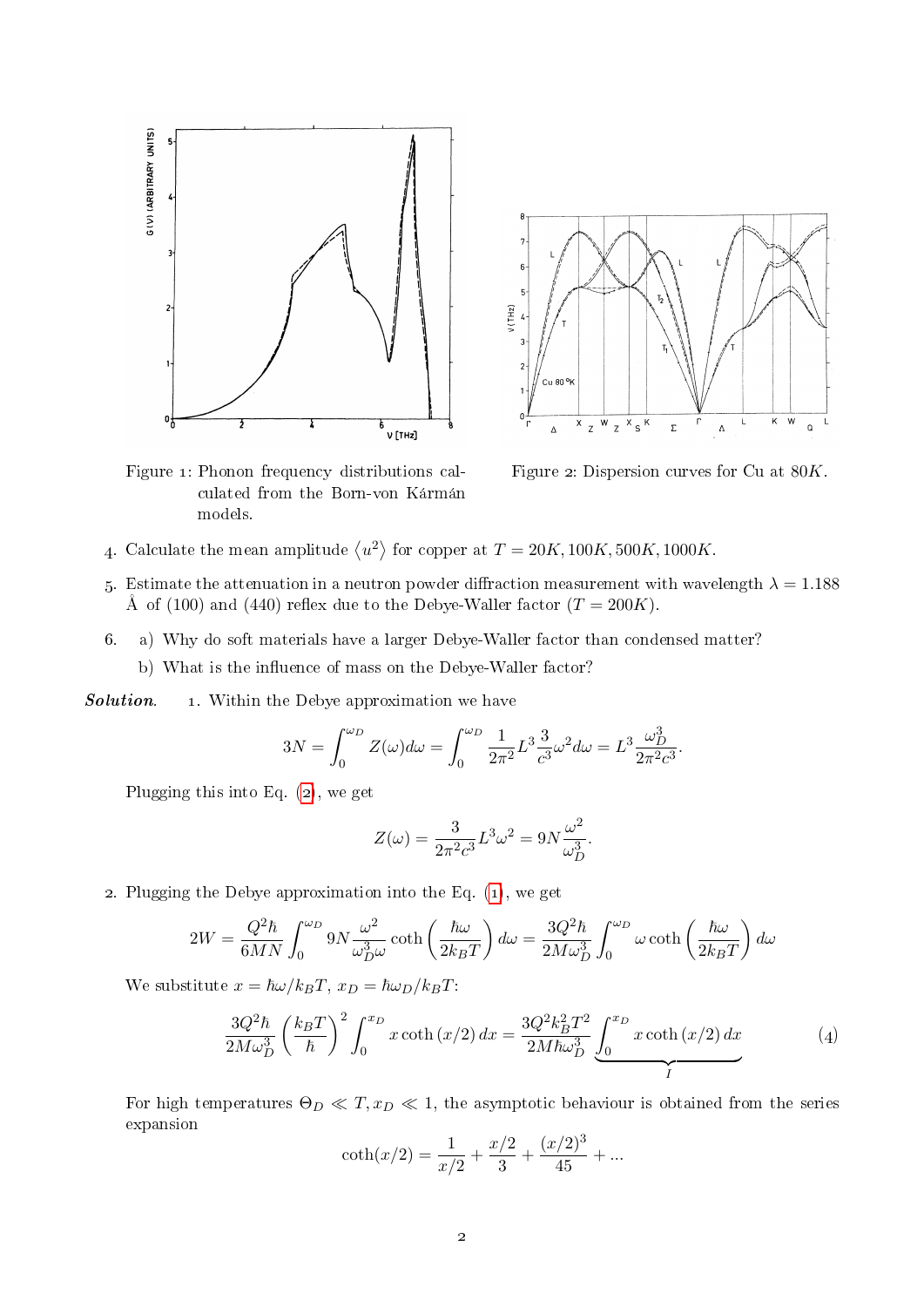yielding for the integrand  $(x_D \ll 1)$ 

$$
I \approx \int_0^{x_D} 2 + \frac{x^2}{6} dx = \left[ 2x + x^3 / 12 \right]_{x=0}^{x_D} = 2x_D + x_D^3 / 12 \approx 2 \frac{\hbar \omega_D}{k_B T}.
$$

Plugging this into Eq.  $(4)$ , we get

<span id="page-2-1"></span>
$$
2W = \frac{3Q^2k_B^2T^2}{2M\hbar\omega_D^3} 2\frac{\hbar\omega_D}{k_BT} = 3\frac{Q^2\hbar^2T}{Mk_B\Theta_D^2}.
$$
 (5)

For low temperatures  $\Theta_D \gg T$ ,  $x_D \gg 1$ , we have to write the integrand in such a way, that it is valid for small and large x, since the integration range lies between 0 and  $x_D$ . We use the series:

$$
\coth(x/2) = \frac{1 + e^{-x}}{1 - e^{-x}} = 1 + 2 \sum_{n=1}^{\infty} e^{-2nx}, \qquad (x > 0).
$$

Inserting this we get

$$
I = \int_0^{x_D} x \left( 1 + 2 \sum_{n=1}^{\infty} e^{-2nx} \right) dx = \int_0^{x_D} x dx + 2 \sum_{n=1}^{\infty} \int_0^{x_D} x e^{-nx} dx
$$
  
=  $\frac{x_D^2}{2} + 2 \sum_{n=1}^{\infty} \left( \frac{1}{n^2} - \frac{nx_D + 1}{n^2} e^{-nx_D} \right) = \frac{x_D^2}{2} + \frac{\pi^2}{3} - 2 \sum_{n=1}^{\infty} \left( \frac{nx_D + 1}{n^2} e^{-nx_D} \right).$ 

The sum is convergent, since  $(nx_D+1)/n^2 < 1$  for  $n \ge x_D+1$  and  $\sum_{n=1}^{\infty} \exp(-nx_D) = 1/(\exp(n) -$ 1). Moreover, for  $x_D \gg 1$  the sum is dominated by the exponential, hence

$$
2\sum_{n=1}^{\infty} \left(\frac{nx_D + 1}{n^2} e^{-nx_D}\right) \approx 0.
$$

Inserting this into  $(4)$  finally yields

<span id="page-2-0"></span>
$$
2W = \frac{3Q^2k_B^2T^2}{2M\hbar\omega_D^3} \left(\frac{x_D^2}{2} + \frac{\pi^2}{3}\right) = \frac{3Q^2\hbar^2}{4k_b\Theta_D M} + \frac{Q^2\pi^2\hbar^2T^2}{2k_b\Theta_D^3M}.
$$
 (6)

The first factor origins from the zero-point motion and the second from low-energy phonons.

3. a) The highest frequency mode  $\omega_D$  depends on the crystal geometry. Using  $\frac{1}{c_{\text{ef}}^3} = \frac{1}{3}$  $rac{1}{3}\left(\frac{2}{c_{\rm t}^2}\right)$  $\frac{2}{c_{\rm t}^3} + \frac{1}{c_{\rm l}}$  $\overline{c_1^3}$  $\setminus$ and  $N/L^3 = \rho_{\text{Cu}}/m_{\text{Cu}}$  with the molar mass of Copper  $m_{\text{Cu}} = 63.59/6 \cdot 10^{23} g$  we get,

$$
\omega_D = c_{\text{eff}} \left( \frac{6N\pi^2}{V} \right)^{1/3} = c_{\text{eff}} \left( \frac{6\pi^2 \rho_{\text{Cu}}}{m_{\text{Cu}}} \right)^{1/3} = 45 \text{THz} = \frac{7.2}{2\pi} \text{THz},
$$
  
\n $\Theta_D = 340 K.$ 

The results agree with Fig. [2.](#page-1-1)

b) In reality,  $\omega = \omega(k)$  is dispersive. Therefore  $Z(\omega)$  is not proportional to  $\omega^2$  (Debye-Model), but

$$
Z(\omega) = \frac{V}{8\pi^3} \int \frac{d\sigma}{\nabla_q \omega(q)}.
$$

If the dispersion becomes flat, deviations from the Debye-Model arise.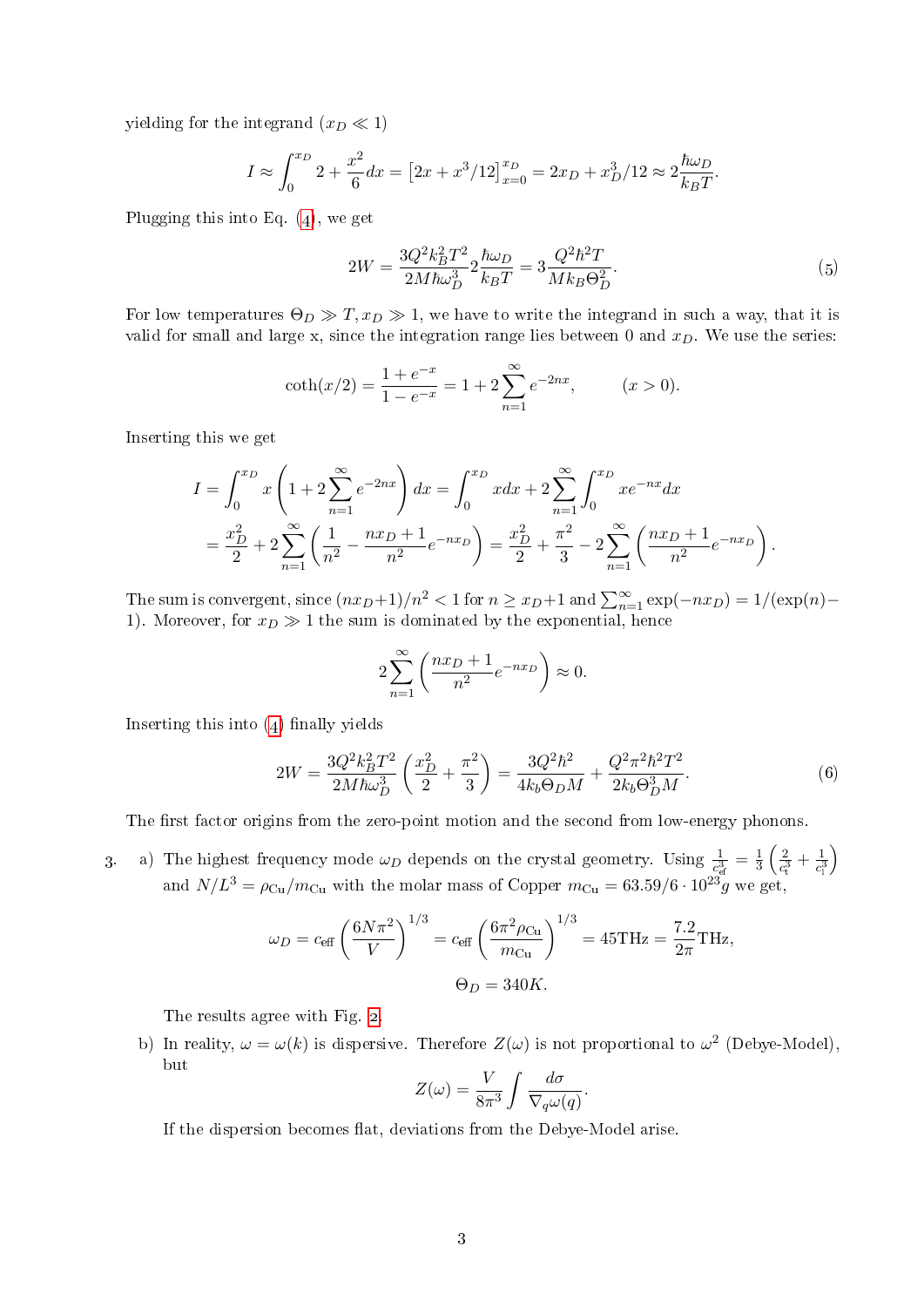4. For a cubic Bravais lattice, the mean displacement due to lattice vibrations is given by

$$
\langle \mathbf{u}^2 \rangle = 6W(\mathbf{Q})/\mathbf{Q}^2.
$$

At low temperatures we get with Eq. [\(6\)](#page-2-0)

$$
\langle {\bf u}^2 \rangle_{\rm l} = \frac{9\hbar^2}{Mk_B\Theta_D}\left(\frac{1}{4} + \frac{T^2\pi^2}{6\Theta_D^2}\right)
$$

and for high temperatures with Eq. [\(5\)](#page-2-1)

$$
\langle {\bf u}^2 \rangle_{\rm h} = \frac{9 \hbar^2}{M k_B \Theta_D} \left( \frac{T}{\Theta_D} \right).
$$

<span id="page-3-0"></span>The results are shown in Table [1.](#page-3-0) The nearest-neighbour distance for Copper is  $d=a/\sqrt{2}=2.5$ Å. The mean thermal amplitude at  $T = 1000K$  is approximately 1/10d.

| Table 1. Meall displacement of atoms in Co. |              |                                      |                                   |                                                        |                            |
|---------------------------------------------|--------------|--------------------------------------|-----------------------------------|--------------------------------------------------------|----------------------------|
|                                             |              | lowT                                 |                                   | high T                                                 |                            |
| T(K)                                        | $T/\Theta_D$ | $\langle u^2 \rangle_1$<br>$(\AA^2)$ | $\langle u^{\bar{2}\lambda}$<br>А | $\langle u^2 \rangle_{\rm h}$<br>$\langle A^2 \rangle$ | $\langle u^2 \rangle$<br>А |
| 0                                           | 0            | 0.00506                              | 0.0711                            |                                                        |                            |
| 20                                          | 0.059        | 0.00517                              | 0.0719                            |                                                        |                            |
| 100                                         | 0.29         | 0.0065                               | 0.0876                            | 0.0059                                                 | 0.0768                     |
| 200                                         | 0.58         | 0.0107                               | 0.1034                            | 0.0117                                                 | 0.1084                     |
| 500                                         | 1.44         |                                      |                                   | 0.0291                                                 | 0.171                      |
| 1000                                        | 2.94         |                                      |                                   | 0.0594                                                 | 0.243                      |

Table 1: Mean displacement of atoms in Co.

## 5. Copper: fcc,  $a = 3.615$  Å.

$$
Q_{(100)} = \frac{2\pi}{a}\sqrt{1^2 + 0^2 + 0^2} = 1.7381\text{\AA}^{-1}
$$

$$
Q_{(440)} = \frac{2\pi}{a}\sqrt{4^2 + 4^2 + 0^2} = 9.83\text{\AA}^{-1}
$$

<span id="page-3-1"></span>We get the Debye-Waller factor with  $f_{\text{DWF}} = \exp(-2W) = \exp(-Q^2 \langle u^2 \rangle / 3)$ . The results are given in Table [2.](#page-3-1)

| Table 2     |       |      |                                  |  |  |  |
|-------------|-------|------|----------------------------------|--|--|--|
| $\exp(-2W)$ |       |      | $T = 20K$ $T = 200K$ $T = 1000K$ |  |  |  |
| (100)       | 0.994 | 0.98 | 0.94                             |  |  |  |
| (440)       | 0.85  | 0.83 | 0.15                             |  |  |  |

6. a) Soft materials have a "small" spring-constant, e.g. the harmonic potential is flat and  $\langle u^2 \rangle$ large

$$
\omega = \sqrt{\frac{K}{M}}.
$$

K small  $\Rightarrow$  many low-energy oscillations  $\Rightarrow \omega_D$  small  $\Rightarrow \Theta_D$  small.